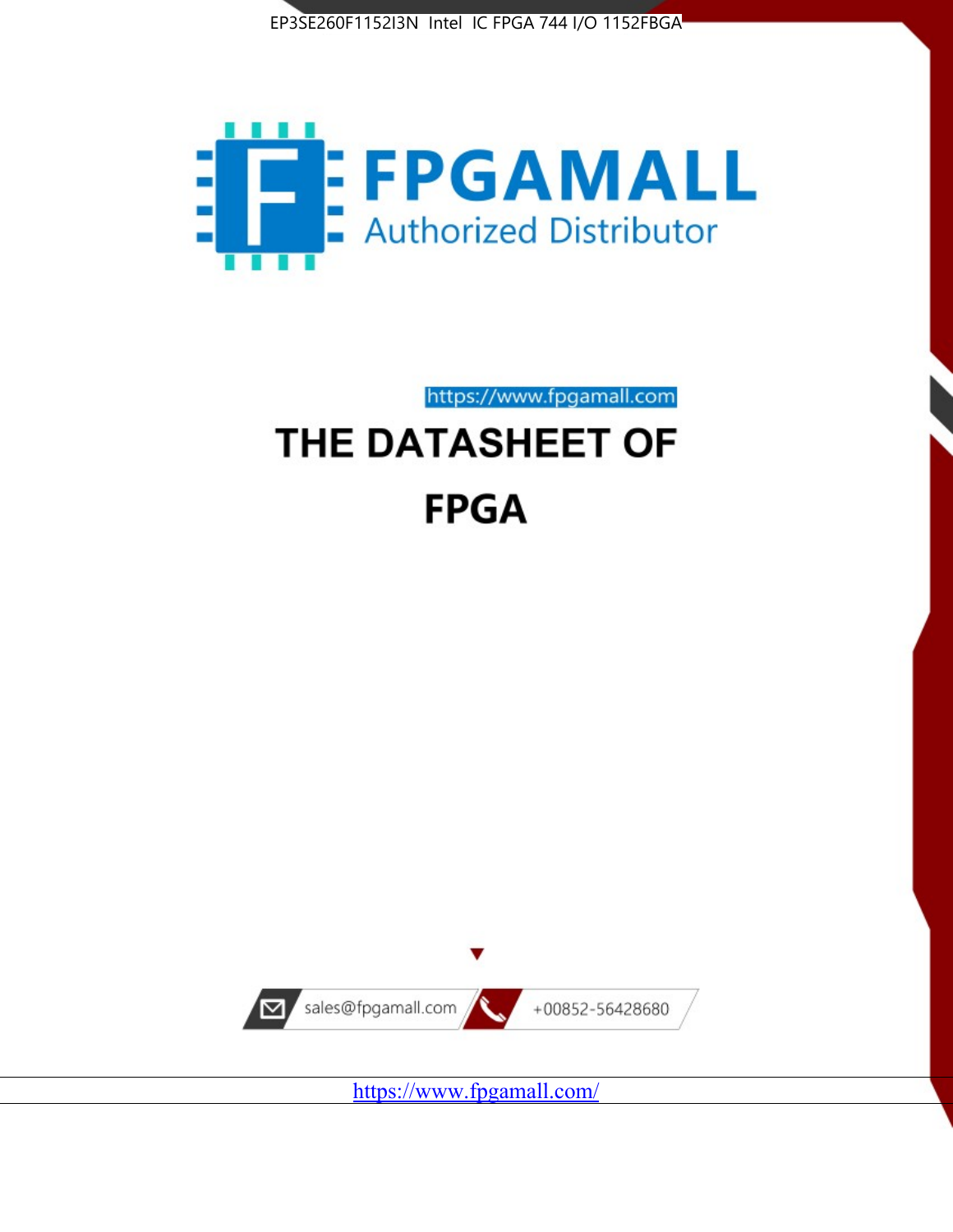EP3SE260F1152I3N Intel IC FPGA 744 I/O 1152FBGA



# **1. Stratix III Device Family Overview**

**SIII51001-1.8**

The Stratix® III family provides one of the most architecturally advanced, high-performance, low-power FPGAs in the marketplace.

Stratix III FPGAs lower power consumption through Altera's innovative Programmable Power Technology, which provides the ability to turn on the performance where needed and turn down the power consumption for blocks not in use. Selectable Core Voltage and the latest in silicon process optimizations are also employed to deliver the industry's lowest power, high-performance FPGAs.

Specifically designed for ease of use and rapid system integration, the Stratix III FPGA family offers two variants optimized to meet different application needs:

- The Stratix III *L* family provides balanced logic, memory, and multiplier ratios for mainstream applications.
- The Stratix III *E* family is memory- and multiplier-rich for data-centric applications.

Modular I/O banks with a common bank structure for vertical migration lend efficiency and flexibility to the high-speed I/O. Package and die enhancements with dynamic on-chip termination, output delay, and current strength control provide best-in-class signal integrity.

Based on a 1.1-V, 65-nm all-layer copper SRAM process, the Stratix III family is a programmable alternative to custom ASICs and programmable processors for high-performance logic, digital signal processing (DSP), and embedded designs.

Stratix III devices include optional configuration bit stream security through volatile or non-volatile 256-bit Advanced Encryption Standard (AES) encryption. Where ultra-high reliability is required, Stratix III devices include automatic error detection circuitry to detect data corruption by soft errors in the configuration random-access memory (CRAM) and user memory cells.

# **Features Summary**

Stratix III devices offer the following features:

- 48,000 to 338,000 equivalent logic elements (LEs) (refer to Table 1–1)
- 2,430 to 20,497 Kbits of enhanced TriMatrix memory consisting of three RAM block sizes to implement true dual-port memory and FIFO buffers
- High-speed DSP blocks provide dedicated implementation of 9×9, 12×12, 18×18, and 36×36 multipliers (at up to 550 MHz), multiply-accumulate functions, and finite impulse response (FIR) filters
- I/O:GND:PWR ratio of 8:1:1 along with on-die and on-package decoupling for robust signal integrity
- Programmable Power Technology, which minimizes power while maximizing device performance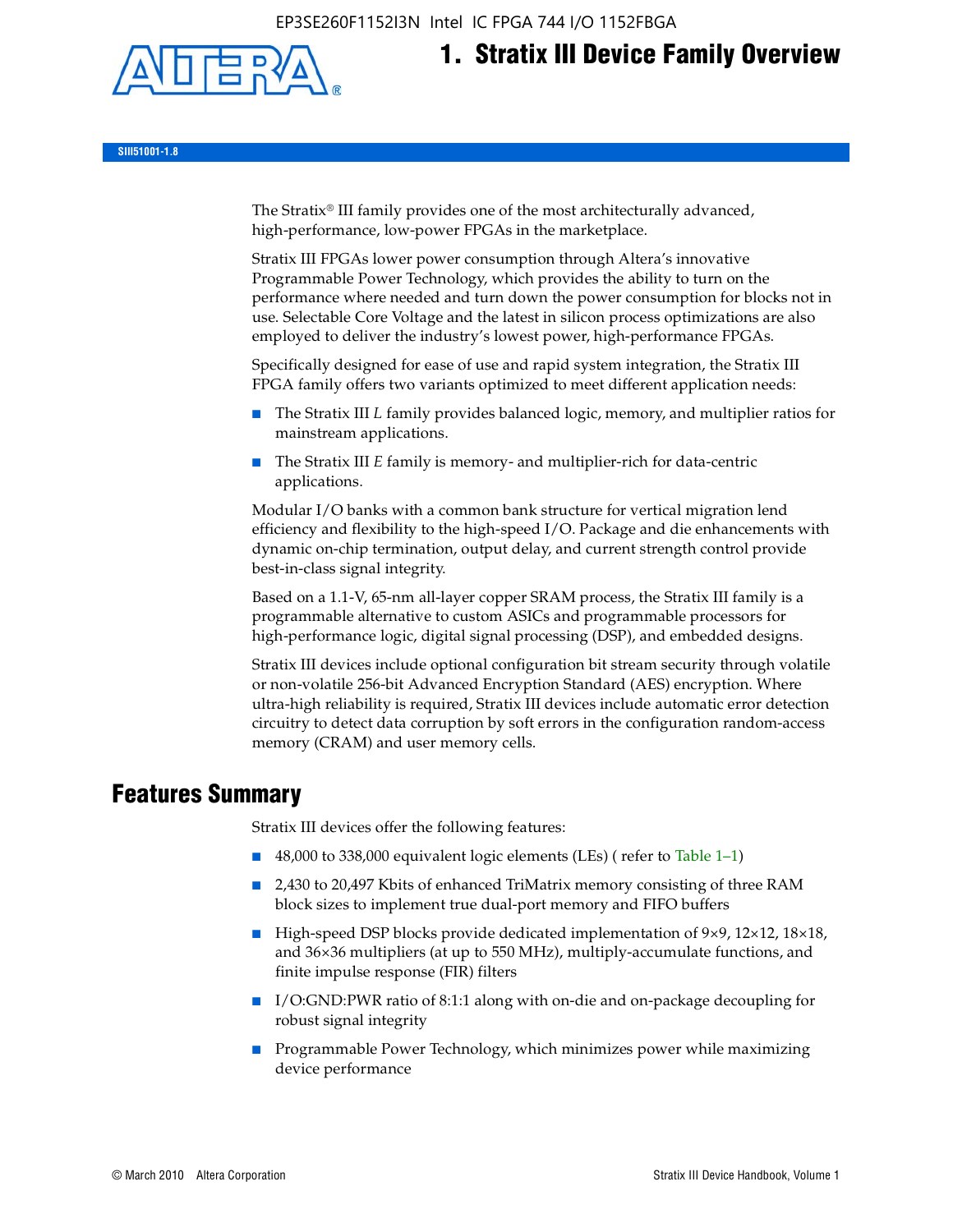- Selectable Core Voltage, available in low-voltage devices (L ordering code suffix), enables selection of lowest power or highest performance operation
- Up to 16 global clocks, 88 regional clocks, and 116 peripheral clocks per device
- Up to 12 phase-locked loops (PLLs) per device that support PLL reconfiguration, clock switchover, programmable bandwidth, clock synthesis, and dynamic phase shifting
- Memory interface support with dedicated DQS logic on all I/O banks
- Support for high-speed external memory interfaces including DDR, DDR2, DDR3 SDRAM, RLDRAM II, QDR II, and QDR II+ SRAM on up to 24 modular I/O banks
- Up to 1,104 user I/O pins arranged in 24 modular I/O banks that support a wide range of industry I/O standards
- Dynamic On-Chip Termination (OCT) with auto calibration support on all  $I/O$ banks
- High-speed differential I/O support with serializer/deserializer (SERDES) and dynamic phase alignment (DPA) circuitry for 1.6 Gbps performance
- Support for high-speed networking and communications bus standards including SPI-4.2, SFI-4, SGMII, Utopia IV, 10 Gigabit Ethernet XSBI, Rapid I/O, and NPSI
- The only high-density, high-performance FPGA with support for 256-bit AES volatile and non-volatile security key to protect designs
- Robust on-chip hot socketing and power sequencing support
- Integrated cyclical redundancy check (CRC) for configuration memory error detection with critical error determination for high availability systems support
- Built-in error correction coding (ECC) circuitry to detect and correct data errors in M144K TriMatrix memory blocks
- Nios<sup>®</sup> II embedded processor support
- Support for multiple intellectual property megafunctions from Altera® MegaCore® functions and Altera Megafunction Partners Program (AMPPSM)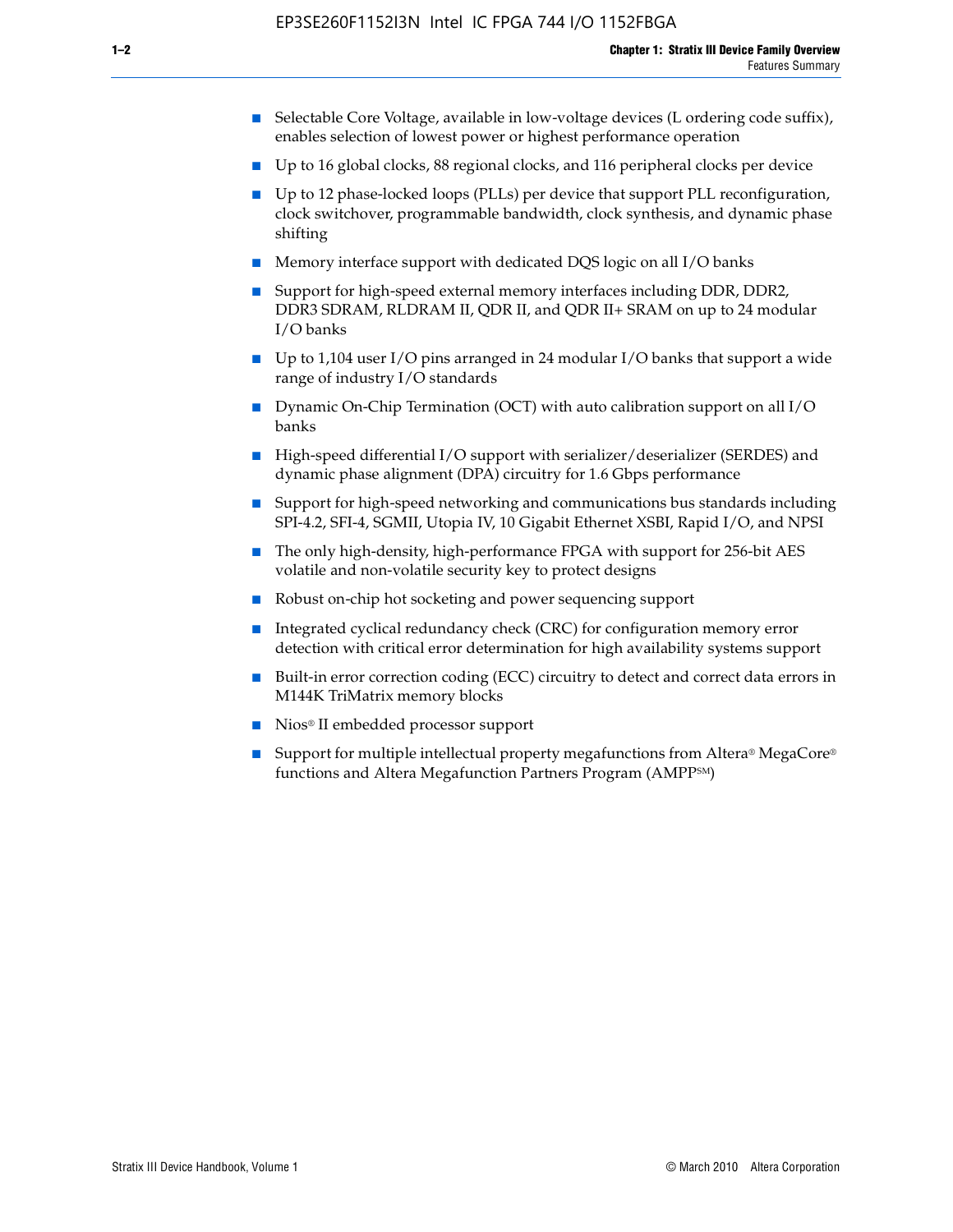#### Table 1–1 lists the Stratix III FPGA family features.

|                                                 | Device/<br><b>Feature</b> | <b>ALMs</b> | <b>LEs</b> | <b>M9K</b><br><b>Blocks</b> | <b>M144K</b><br><b>Blocks</b> | <b>MLAB</b><br><b>Blocks</b> | <b>Total</b><br><b>Embedded</b><br><b>RAM Kbits</b> | <b>MLAB</b><br><b>RAM</b><br><b>Kbits</b><br>(1) | <b>Total</b><br><b>RAM</b><br>Kbits $(2)$ | $18\times18$ -bit<br><b>Multipliers</b><br>(FIR Mode) | <b>PLLs</b><br>(3) |
|-------------------------------------------------|---------------------------|-------------|------------|-----------------------------|-------------------------------|------------------------------|-----------------------------------------------------|--------------------------------------------------|-------------------------------------------|-------------------------------------------------------|--------------------|
|                                                 | EP3SL50                   | 19K         | 47.5K      | 108                         | 6                             | 950                          | 1,836                                               | 297                                              | 2,133                                     | 216                                                   | 4                  |
|                                                 | EP3SL70                   | 27K         | 67.5K      | 150                         | 6                             | 1,350                        | 2,214                                               | 422                                              | 2,636                                     | 288                                                   | 4                  |
| <b>Stratix III</b>                              | EP3SL110                  | 43K         | 107.5K     | 275                         | 12                            | 2,150                        | 4,203                                               | 672                                              | 4,875                                     | 288                                                   | 8                  |
| Logic<br><b>Family</b>                          | EP3SL150                  | 57K         | 142.5K     | 355                         | 16                            | 2,850                        | 5,499                                               | 891                                              | 6,390                                     | 384                                                   | 8                  |
|                                                 | EP3SL200                  | 80K         | 200K       | 468                         | 36                            | 4,000                        | 9,396                                               | 1,250                                            | 10,646                                    | 576                                                   | 12                 |
|                                                 | EP3SL340                  | 135K        | 337.5K     | 1,040                       | 48                            | 6,750                        | 16,272                                              | 2,109                                            | 18,381                                    | 576                                                   | 12                 |
|                                                 | EP3SE50                   | 19K         | 47.5K      | 400                         | 12                            | 950                          | 5,328                                               | 297                                              | 5,625                                     | 384                                                   | 4                  |
| <b>Stratix III</b><br><b>Enhanced</b><br>Family | EP3SE80                   | 32K         | 80K        | 495                         | 12                            | 1,600                        | 6,183                                               | 500                                              | 6,683                                     | 672                                                   | 8                  |
|                                                 | EP3SE110                  | 43K         | 107.5K     | 639                         | 16                            | 2,150                        | 8,055                                               | 672                                              | 8,727                                     | 896                                                   | 8                  |
|                                                 | EP3SE260                  | 102K        | 255K       | 864                         | 48                            | 5,100                        | 14,688                                              | 1,594                                            | 16,282                                    | 768                                                   | 12                 |

**Table 1–1.** FPGA Family Features for Stratix III Devices

**Notes to Table 1–1:**

(1) MLAB ROM mode supports twice the number of MLAB RAM Kbits.

(2) For total ROM Kbits, use this equation to calculate: Total ROM Kbits = Total Embedded RAM Kbits +  $[(# of MLAB blocks × 640)/1024]$ 

(3) The availability of the PLLs shown in this column is based on the device with the largest package. Refer to the *[Clock Networks and PLLs in Stratix](http://www.altera.com/literature/hb/stx3/stx3_siii51006.pdf)  [III Devices](http://www.altera.com/literature/hb/stx3/stx3_siii51006.pdf)* chapter in volume 1 of the *Stratix III Device Handbook* for the availability of the PLLs for each device.

> The Stratix III logic family (*L*) offers balanced logic, memory, and multipliers to address a wide range of applications, while the enhanced family (*E*) offers more memory and multipliers per logic and is ideal for wireless, medical imaging, and military applications.

Stratix III devices are available in space-saving FineLine BGA (FBGA) packages (refer to Table 1–2 and Table 1–3).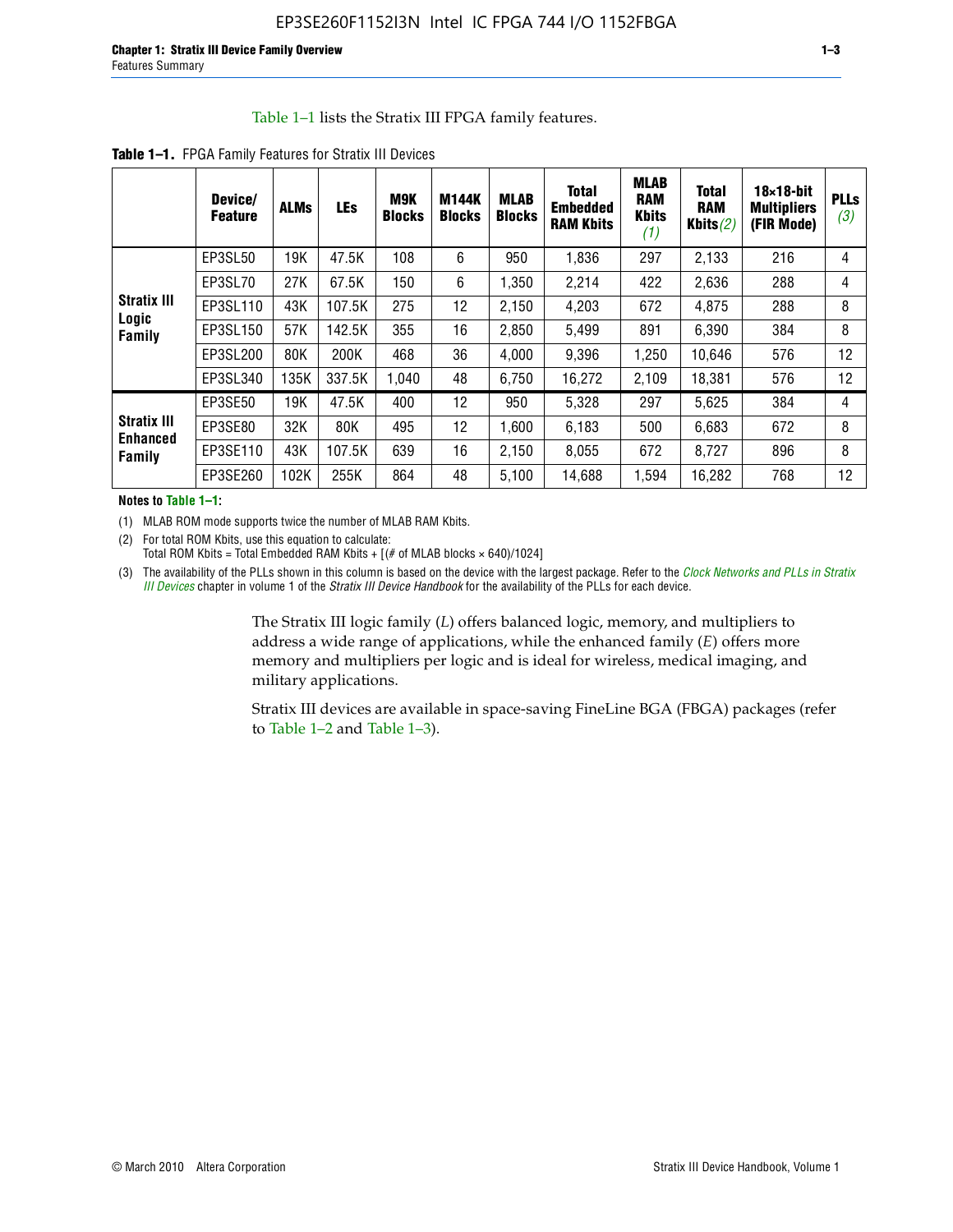Table 1–2 lists the Stratix III FPGA package options and I/O pin counts.

| <b>Device</b> | 484-Pin<br><b>FineLine</b><br>BGA(2) | <b>780-Pin</b><br><b>FineLine</b><br>BGA(2) | 1152-Pin<br><b>FineLine</b><br>BGA(2) | <b>1517-Pin</b><br><b>FineLine BGA</b><br>(3) | <b>1760-Pin</b><br><b>FineLine BGA</b><br>(3) |
|---------------|--------------------------------------|---------------------------------------------|---------------------------------------|-----------------------------------------------|-----------------------------------------------|
| EP3SL50       | 296                                  | 488                                         |                                       |                                               |                                               |
| EP3SL70       | 296                                  | 488                                         |                                       |                                               |                                               |
| EP3SL110      |                                      | 488                                         | 744                                   |                                               |                                               |
| EP3SL150      |                                      | 488                                         | 744                                   |                                               |                                               |
| EP3SL200      |                                      | 488 $(5)$                                   | 744                                   | 976                                           |                                               |
| EP3SL340      |                                      |                                             | 744 $(4)$                             | 976                                           | 1,120                                         |
| EP3SE50       | 296                                  | 488                                         |                                       |                                               |                                               |
| EP3SE80       |                                      | 488                                         | 744                                   |                                               |                                               |
| EP3SE110      |                                      | 488                                         | 744                                   |                                               |                                               |
| EP3SE260      |                                      | '488(5)                                     | 744                                   | 976                                           |                                               |

**Table 1–2.** Package Options and I/O Pin Counts *(Note 1)*

**Notes to Table 1–2:**

(1) The arrows indicate vertical migration.

- (2) All I/O pin counts include eight dedicated clock inputs (CLK1p, CLK1n, CLK3p, CLK3n, CLK8p, CLK8n, CLK10p, and CLK10n) that can be used for data inputs.
- (3) All I/O pin counts include eight dedicated clock inputs (CLK1p, CLK1n, CLK3p, CLK3n, CLK8p, CLK8n, CLK10p, and CLK10n) and eight dedicated corner PLL clock inputs (PLL\_L1\_CLKp, PLL\_L1\_CLKn, PLL\_L4\_CLKp, PLL\_L4\_CLKn, PLL\_R4\_CLKp, PLL\_R4\_CLKn, PLL\_R1\_CLKp, and PLL\_R1\_CLKn) that can be used for data inputs.
- (4) The EP3SL340 FPGA is offered only in the H1152 package, but not offered in the F1152 package.
- (5) The EP3SE260 and EP3SL200 FPGAs are offered only in the H780 package, but not offered in the F780 package.

All Stratix III devices support vertical migration within the same package (for example, you can migrate between the EP3SL50 and EP3SL70 devices in the 780-pin FineLine BGA package). Vertical migration allows you to migrate to devices whose dedicated pins, configuration pins, and power pins are the same for a given package across device densities.

To ensure that a board layout supports migratable densities within one package offering, enable the applicable vertical migration path within the Quartus® II software. On the Assignments menu, point to **Device** and click **Migration Devices**. You can migrate from the *L* family to the *E* family without increasing the number of LEs available. This minimizes the cost of vertical migration.

Table 1–3 lists the Stratix III FineLine BGA (FBGA) package sizes.

**Table 1–3.** FineLine BGA Package Sizes

| <b>Dimension</b>     | <b>484 Pin</b> | <b>780 Pin</b> | <b>1152 Pin</b> | <b>1517 Pin</b> | <b>1760 Pin</b> |
|----------------------|----------------|----------------|-----------------|-----------------|-----------------|
| Pitch (mm)           | 1.00           | 1.00           | 1.00            | 1.00            | 1.00            |
| Area (mmª)           | 529            | 841            | 1.225           | 1.600           | 1.849           |
| Length/Width (mm/mm) | 23/23          | 29/29          | 35/35           | 40/40           | 43/43           |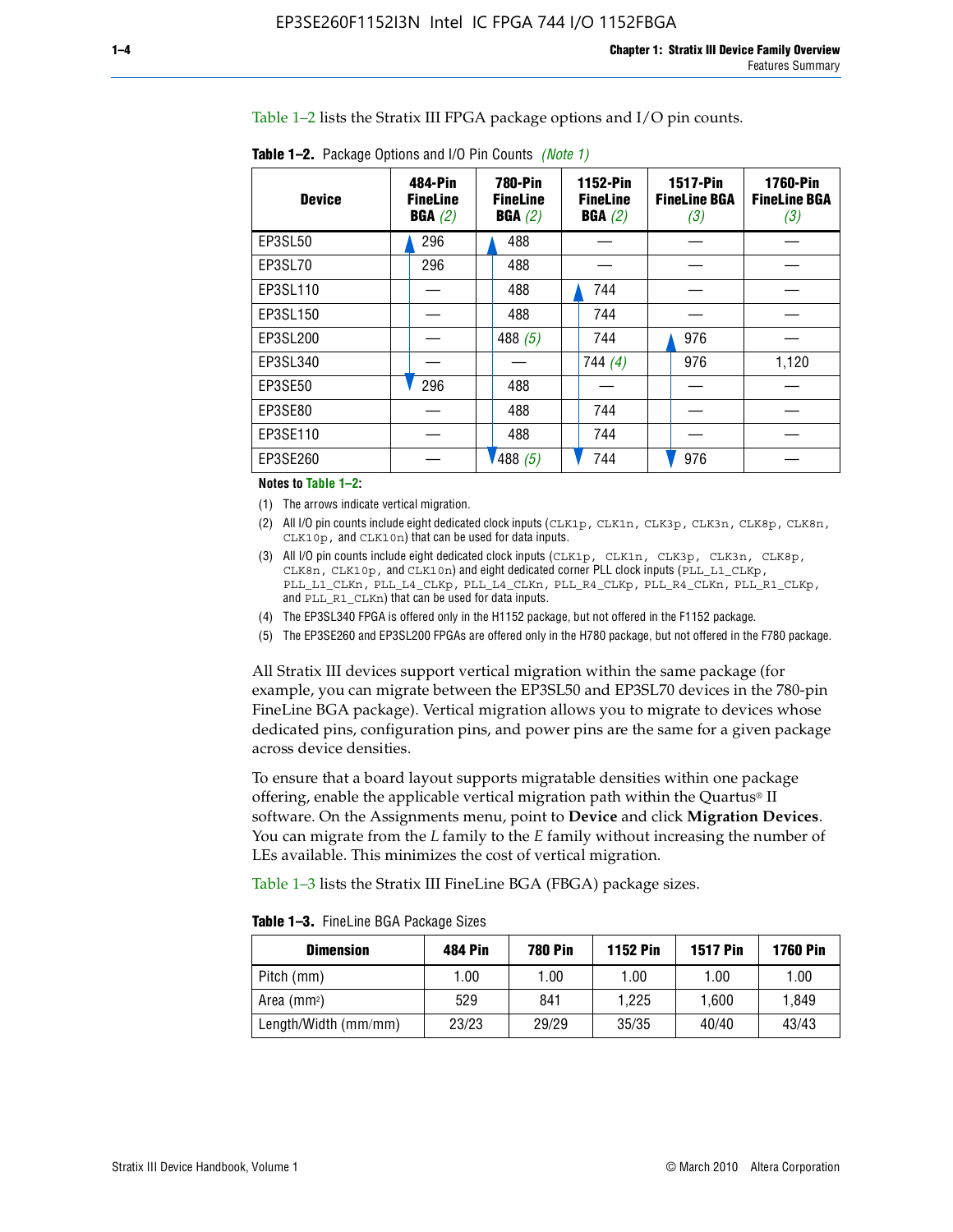Table 1–4 lists the Stratix III Hybrid FineLine BGA (HBGA) package sizes.

**Table 1–4.** Hybrid FineLine BGA Package Sizes

| <b>Dimension</b>        | <b>780 Pin</b> | <b>1152 Pin</b> |
|-------------------------|----------------|-----------------|
| Pitch (mm)              | 1.00           | 1.00            |
| Area (mm <sup>2</sup> ) | 1.089          | 1.600           |
| Length/Width (mm/mm)    | 33/33          | 40/40           |

Stratix III devices are available in up to three speed grades: –2, –3, and –4, with –2 being the fastest. Stratix III devices are offered in both commercial and industrial temperature range ratings with leaded and lead-free packages. Selectable Core Voltage is available in specially marked low-voltage devices (*L* ordering code suffix).

Table 1–5 lists the Stratix III device speed grades.

Table 1-5. Speed Grades for Stratix III Devices (Part 1 of 2)

| <b>Device</b> | <b>Temperature</b><br>Grade | 484 - Pin<br><b>FineLine</b><br><b>BGA</b> | <b>780-Pin</b><br><b>FineLine</b><br><b>BGA</b> | <b>780-Pin</b><br><b>Hybrid</b><br><b>FineLine</b><br><b>BGA</b> | 1152-Pin<br><b>FineLine</b><br><b>BGA</b> | 1152-Pin<br><b>Hybrid</b><br><b>FineLine</b><br><b>BGA</b> | 1517-Pin<br><b>FineLine</b><br><b>BGA</b> | <b>1760-Pin</b><br><b>FineLine</b><br><b>BGA</b> |
|---------------|-----------------------------|--------------------------------------------|-------------------------------------------------|------------------------------------------------------------------|-------------------------------------------|------------------------------------------------------------|-------------------------------------------|--------------------------------------------------|
| EP3SL50       | Commercial                  | $-2, -3, -4,$<br>$-4L$                     | $-2, -3, -4,$<br>$-4L$                          |                                                                  |                                           |                                                            |                                           |                                                  |
|               | Industrial                  | $-3, -4, -4L$                              | $-3, -4, -4L$                                   | $\overline{\phantom{0}}$                                         | $\equiv$                                  | $\equiv$                                                   | $\equiv$                                  | $\equiv$                                         |
| EP3SL70       | Commercial                  | $-2, -3, -4,$<br>$-41$                     | $-2, -3, -4,$<br>$-41$                          |                                                                  |                                           |                                                            |                                           |                                                  |
|               | Industrial                  | $-3, -4, -4L$                              | $-3, -4, -4L$                                   | $\equiv$                                                         | $\overline{\phantom{0}}$                  | $\overline{\phantom{0}}$                                   | $\overline{\phantom{0}}$                  | $\overline{\phantom{0}}$                         |
| EP3SL110      | Commercial                  |                                            | $-2, -3, -4,$<br>$-4L$                          |                                                                  | $-2, -3, -4,$<br>$-4L$                    |                                                            |                                           |                                                  |
|               | Industrial                  | $\overline{\phantom{0}}$                   | $-3, -4, -4L$                                   | $\frac{1}{1}$                                                    | $-3, -4, -4L$                             | $\frac{1}{2}$                                              | $\equiv$                                  | $\overline{\phantom{0}}$                         |
| EP3SL150      | Commercial                  |                                            | $-2, -3, -4,$<br>$-41$                          |                                                                  | $-2, -3, -4,$<br>$-41$                    |                                                            |                                           |                                                  |
|               | Industrial                  |                                            | $-3, -4, -4L$                                   | $\overline{\phantom{0}}$                                         | $-3, -4, -4L$                             |                                                            | $\qquad \qquad -$                         | $\equiv$                                         |
| EP3SL200      | Commercial                  |                                            |                                                 | $-2, -3, -4,$<br>$-4L$                                           | $-2, -3, -4,$<br>$-4L$                    |                                                            | $-2,-3,-4,$<br>$-4L$                      |                                                  |
|               | Industrial (1)              | $\equiv$                                   | $\equiv$                                        | $-3, -4, -4L$                                                    | $-3, -4, -4L$                             | $\frac{1}{2}$                                              | $-3, -4, -4L$                             | $\overline{\phantom{0}}$                         |
| EP3SL340      | Commercial                  | $\equiv$                                   | $\qquad \qquad$                                 | $\overbrace{\phantom{12322111}}$                                 | $\overline{\phantom{m}}$                  |                                                            | $-2, -3, -4$ $-2, -3, -4$                 | $-2, -3, -4$                                     |
|               | Industrial (1)              | $\overline{\phantom{m}}$                   | $\equiv$                                        | $\equiv$                                                         | $-$                                       |                                                            | $-3, -4, -4$ $-4$ $-3, -4, -4$            | $-3, -4, -4L$                                    |
| EP3SE50       | Commercial                  | $-2, -3, -4,$<br>$-4L$                     | $-2, -3, -4,$<br>$-4L$                          |                                                                  |                                           |                                                            |                                           |                                                  |
|               | Industrial                  | $-3, -4, -4L$                              | $-3, -4, -4L$                                   | $\equiv$                                                         | $\overline{\phantom{0}}$                  |                                                            |                                           | $\overline{\phantom{0}}$                         |
| EP3SE80       | Commercial                  |                                            | $-2, -3, -4,$<br>$-41$                          |                                                                  | $-2, -3, -4,$<br>$-41$                    |                                                            |                                           |                                                  |
|               | Industrial                  | $\overline{\phantom{m}}$                   | $-3, -4, -4L$                                   | $\overbrace{\phantom{1232211}}$                                  | $-3, -4, -4L$                             |                                                            | $\equiv$                                  |                                                  |
| EP3SE110      | Commercial                  |                                            | $-2, -3, -4,$<br>$-4L$                          |                                                                  | $-2, -3, -4,$<br>$-41$                    |                                                            |                                           |                                                  |
|               | Industrial                  |                                            | $-3, -4, -4L$                                   | $\overline{\phantom{0}}$                                         | $-3, -4, -4L$                             |                                                            |                                           |                                                  |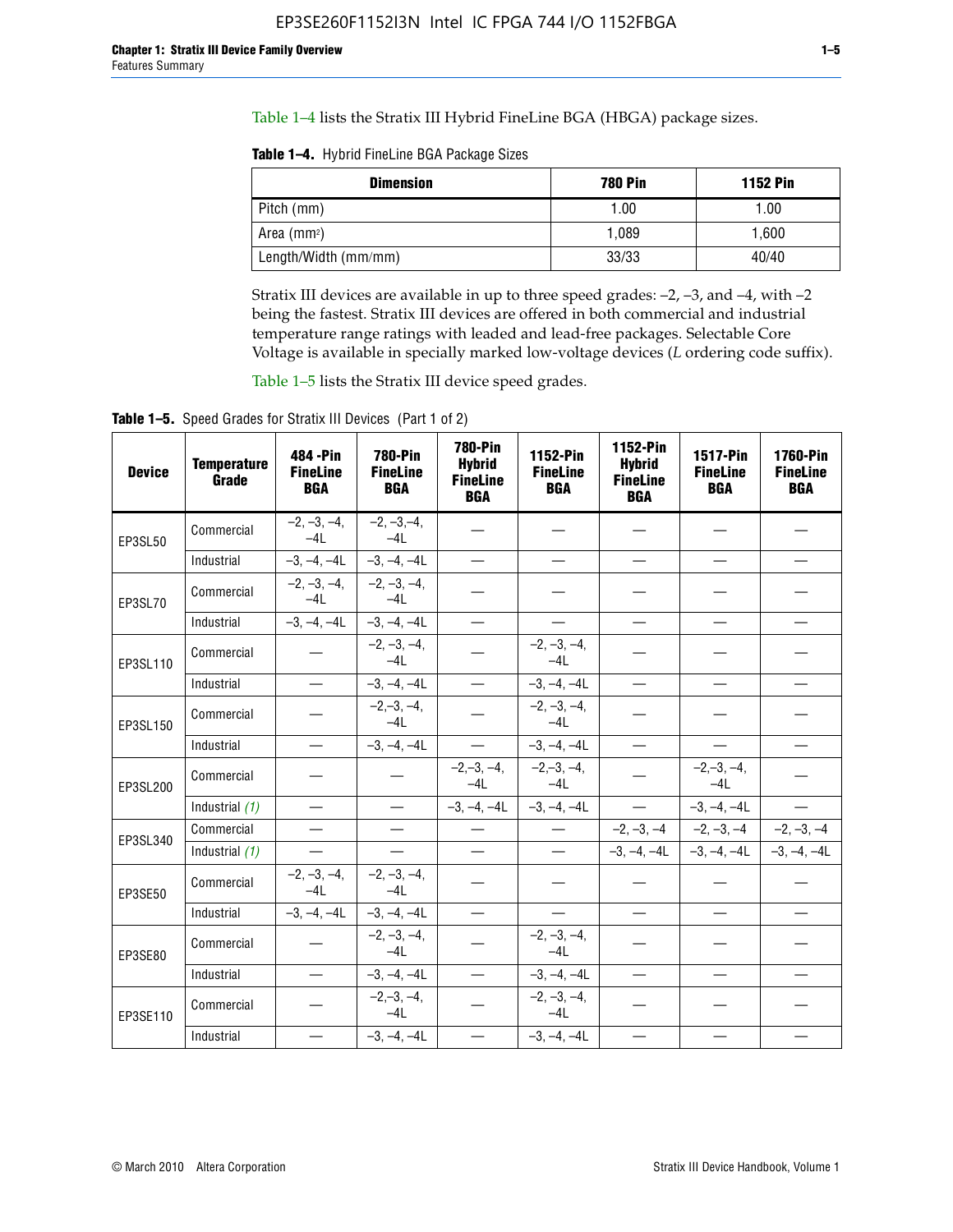| <b>Device</b> | <b>Temperature</b><br>Grade | 484 - Pin<br><b>FineLine</b><br><b>BGA</b> | <b>780-Pin</b><br><b>FineLine</b><br><b>BGA</b> | 780-Pin<br><b>Hybrid</b><br><b>FineLine</b><br><b>BGA</b> | 1152-Pin<br><b>FineLine</b><br><b>BGA</b> | <b>1152-Pin</b><br><b>Hybrid</b><br><b>FineLine</b><br><b>BGA</b> | <b>1517-Pin</b><br><b>FineLine</b><br>BGA | <b>1760-Pin</b><br><b>FineLine</b><br>BGA |
|---------------|-----------------------------|--------------------------------------------|-------------------------------------------------|-----------------------------------------------------------|-------------------------------------------|-------------------------------------------------------------------|-------------------------------------------|-------------------------------------------|
| EP3SE260      | Commercial                  |                                            |                                                 | $-2, -3, -4,$<br>$-4L$                                    | $-2, -3, -4,$<br>$-4L$                    |                                                                   | $-2, -3, -4,$<br>$-4L$                    |                                           |
|               | Industrial $(1)$            |                                            |                                                 | $-3, -4, -4L$                                             | $-3, -4, -4L$                             |                                                                   | $-3, -4, -4L$                             |                                           |

**Table 1–5.** Speed Grades for Stratix III Devices (Part 2 of 2)

**Note to Table 1–5:**

(1) For EP3SL340, EP3SL200, and EP3SE260 devices, the industrial junction temperature range for –4L is 0–100°C, regardless of supply voltage.

# **Architecture Features**

The following section describes the various features of the Stratix III family FPGAs.

## **Logic Array Blocks and Adaptive Logic Modules**

The Logic Array Block (LAB) is composed of basic building blocks known as Adaptive Logic Modules (ALMs) that can be configured to implement logic, arithmetic, and register functions. Each LAB consists of ten ALMs, carry chains, shared arithmetic chains, LAB control signals, local interconnect, and register chain connection lines. ALMs are part of a unique, innovative logic structure that delivers faster performance, minimizes area, and reduces power consumption. ALMs expand the traditional 4-input look-up table architecture to 7 inputs, increasing performance by reducing LEs, logic levels, and associated routing. In addition, ALMs maximize DSP performance with dedicated functionality to efficiently implement adder trees and other complex arithmetic functions. The Quartus II Compiler places associated logic in an LAB or adjacent LABs, allowing the use of local, shared arithmetic chain, and register chain connections for performance and area efficiency.

The Stratix III LAB has a new derivative called Memory LAB (or MLAB), which adds SRAM memory capability to the LAB. MLAB is a superset of the LAB and includes all LAB features. MLABs support a maximum of 320 bits of simple dual-port Static Random Access Memory (SRAM). Each ALM in an MLAB can be configured as a 16×2 block, resulting in a configuration of 16×20 simple dual port SRAM block. MLAB and LAB blocks always co-exist as pairs in all Stratix III families, allowing up to 50% of the logic (LABs) to be traded for memory (MLABs).



f For more information about LABs and ALMs, refer to the *[Logic Array Blocks and](http://www.altera.com/literature/hb/stx3/stx3_siii51002.pdf)  [Adaptive Logic Modules in Stratix III Devices](http://www.altera.com/literature/hb/stx3/stx3_siii51002.pdf)* chapter.



For more information about MLAB modes, features and design considerations, refer to the *[TriMatrix Embedded Memory Blocks in Stratix III Devices](http://www.altera.com/literature/hb/stx3/stx3_siii51004.pdf)* chapter.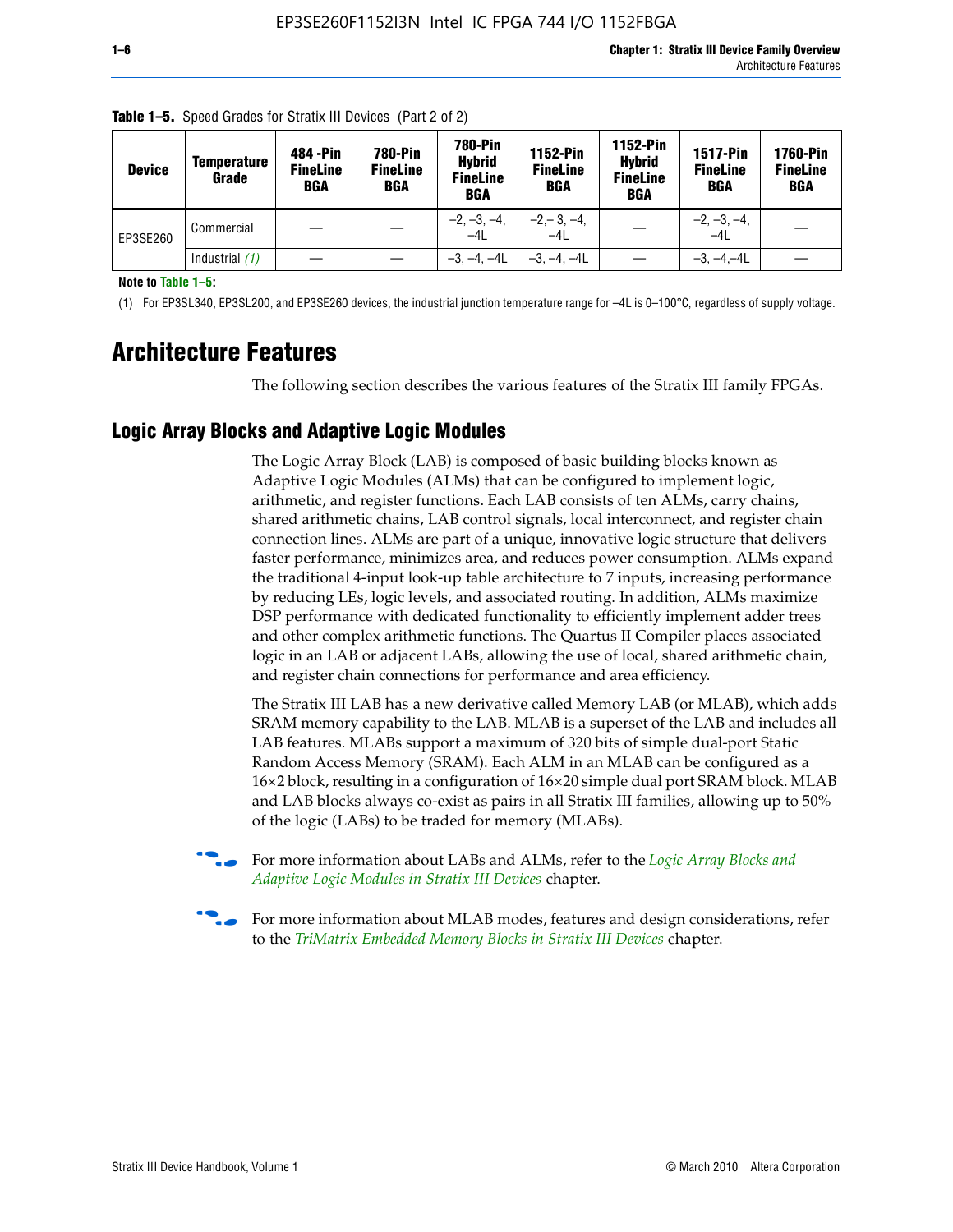#### **MultiTrack Interconnect**

In the Stratix III architecture, connections between ALMs, TriMatrix memory, DSP blocks, and device I/O pins are provided by the MultiTrack interconnect structure with DirectDrive technology. The MultiTrack interconnect consists of continuous, performance-optimized row and column interconnects that span fixed distances. A routing structure with fixed length resources for all devices allows predictable and repeatable performance when migrating through different device densities. The MultiTrack interconnect provides 1-hop connection to 34 adjacent LABs, 2-hop connections to 96 adjacent LABs and 3-hop connections to 160 adjacent LABs.

DirectDrive technology is a deterministic routing technology that ensures identical routing resource usage for any function regardless of placement in the device. The MultiTrack interconnect and DirectDrive technology simplify the integration stage of block-based designing by eliminating the reoptimization cycles that typically follow design changes and additions. The Quartus II Compiler also automatically places critical design paths on faster interconnects to improve design performance.

#### f For more information, refer to the *[MultiTrack Interconnect in Stratix III Devices](http://www.altera.com/literature/hb/stx3/stx3_siii51003.pdf)* chapter.

#### **TriMatrix Embedded Memory Blocks**

TriMatrix embedded memory blocks provide three different sizes of embedded SRAM to efficiently address the needs of Stratix III FPGA designs. TriMatrix memory includes the following blocks:

- 320-bit MLAB blocks optimized to implement filter delay lines, small FIFO buffers, and shift registers
- 9-Kbit M9K blocks that can be used for general purpose memory applications
- 144-Kbit M144K blocks that are ideal for processor code storage, packet and video frame buffering

Each embedded memory block can be independently configured to be a single- or dual-port RAM, ROM, or shift register via the Quartus II MegaWizard™ Plug-In Manager. Multiple blocks of the same type can also be stitched together to produce larger memories with minimal timing penalty. TriMatrix memory provides up to 16,272 Kbits of embedded SRAM at up to 600 MHz operation.

For more information about TriMatrix memory blocks, modes, features, and design considerations, refer to the *[TriMatrix Embedded Memory Blocks in Stratix III Devices](http://www.altera.com/literature/hb/stx3/stx3_siii51004.pdf)* chapter.

#### **DSP Blocks**

Stratix III devices have dedicated high-performance digital signal processing (DSP) blocks optimized for DSP applications requiring high data throughput. Stratix III devices provide you with the ability to implement various high-performance DSP functions easily. Complex systems such as WiMAX, 3GPP WCDMA, CDMA2000, voice over Internet Protocol (VoIP), H.264 video compression, and high-definition television (HDTV) require high-performance DSP blocks to process data. These system designs typically use DSP blocks to implement finite impulse response (FIR) filters, complex FIR filters, infinite impulse response (IIR) filters, fast Fourier transform (FFT) functions, and discrete cosine transform (DCT) functions.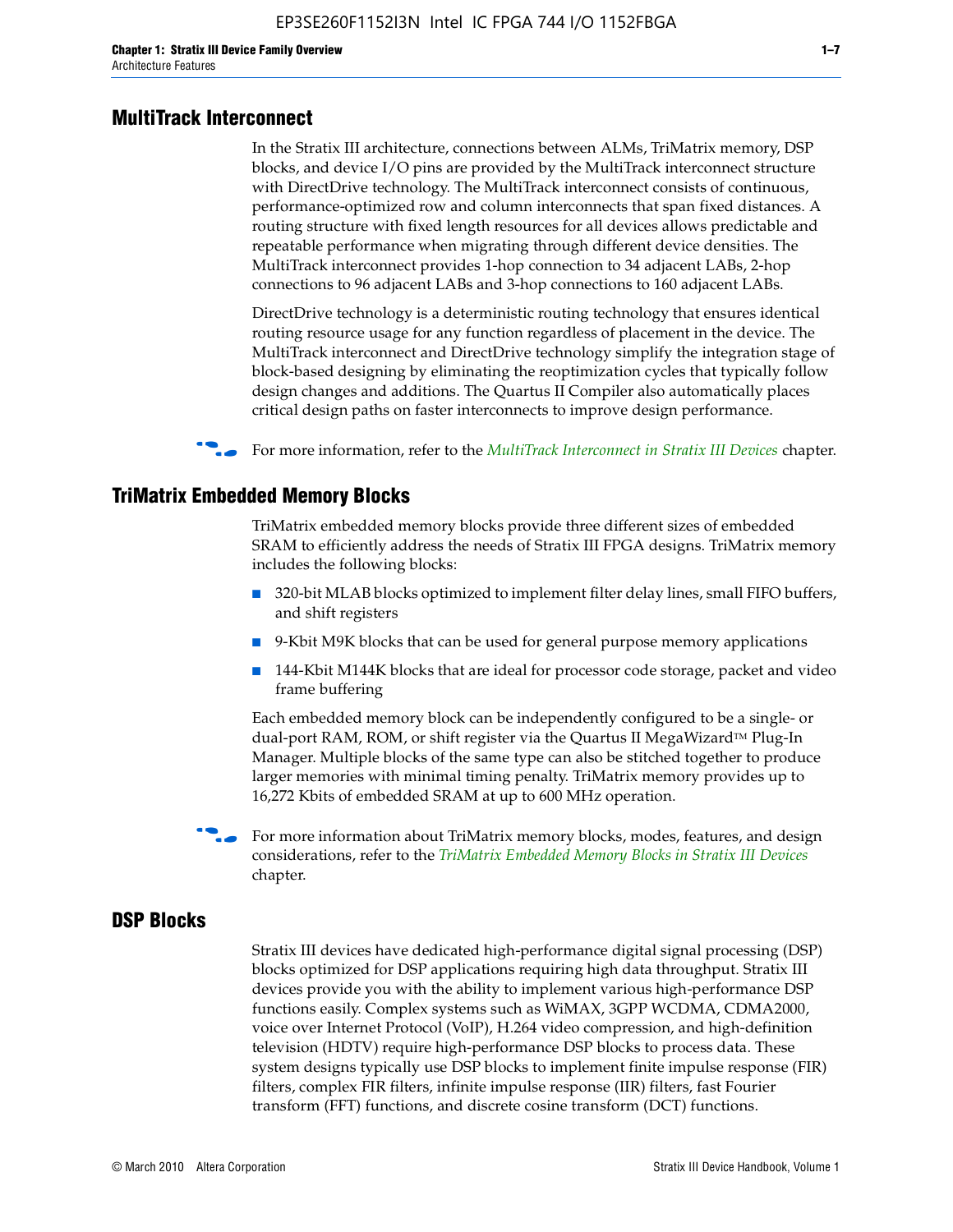Stratix III devices have up to 112 DSP blocks. The architectural highlights of the Stratix III DSP block are the following:

- High-performance, power optimized, fully pipelined multiplication operations
- Native support for 9-bit, 12-bit, 18-bit, and 36-bit word lengths
- Native support for 18-bit complex multiplications
- Efficient support for floating point arithmetic formats (24-bit for Single Precision and 53-bit for Double Precision)
- Signed and unsigned input support
- Built-in addition, subtraction, and accumulation units to efficiently combine multiplication results
- Cascading 18-bit input bus to form tap-delay lines
- Cascading 44-bit output bus to propagate output results from one block to the next block
- Rich and flexible arithmetic rounding and saturation units
- Efficient barrel shifter support
- Loopback capability to support adaptive filtering

DSP block multipliers can optionally feed an adder/subtractor or accumulator in the block depending on user configuration. This option saves ALM routing resources and increases performance, because all connections and blocks are inside the DSP block. Additionally, the DSP Block input registers can efficiently implement shift registers for FIR filter applications, and the Stratix III DSP blocks support rounding and saturation. The Quartus II software includes megafunctions that control the mode of operation of the DSP blocks based on user parameter settings.

f For more information, refer to the *[DSP Blocks in Stratix III Devices](http://www.altera.com/literature/hb/stx3/stx3_siii51005.pdf)* chapter.

#### **Clock Networks and PLLs**

Stratix III devices provide dedicated Global Clock Networks (GCLKs), Regional Clock Networks (RCLKs), and Periphery Clock Networks (PCLKs). These clocks are organized into a hierarchical clock structure that provides up to 104 unique clock domains (16 GCLK + 88 RCLK) within the Stratix III device and allows for up to 38 (16 GCLK + 22 RCLK) unique GCLK/RCLK clock sources per device quadrant.

Stratix III devices deliver abundant PLL resources with up to 12 PLLs per device and up to 10 outputs per PLL. Every output can be independently programmed, creating a unique, customizable clock frequency. Inherent jitter filtration and fine granularity control over multiply, divide ratios, and dynamic phase-shift reconfiguration provide the high-performance precision required in today's high-speed applications. Stratix III PLLs are feature rich, supporting advanced capabilities such as clock switchover, reconfigurable phase shift, PLL reconfiguration, and reconfigurable bandwidth. PLLs can be used for general-purpose clock management supporting multiplication, phase shifting, and programmable duty cycle. Stratix III PLLs also support external feedback mode, spread-spectrum input clock tracking, and post-scale counter cascading.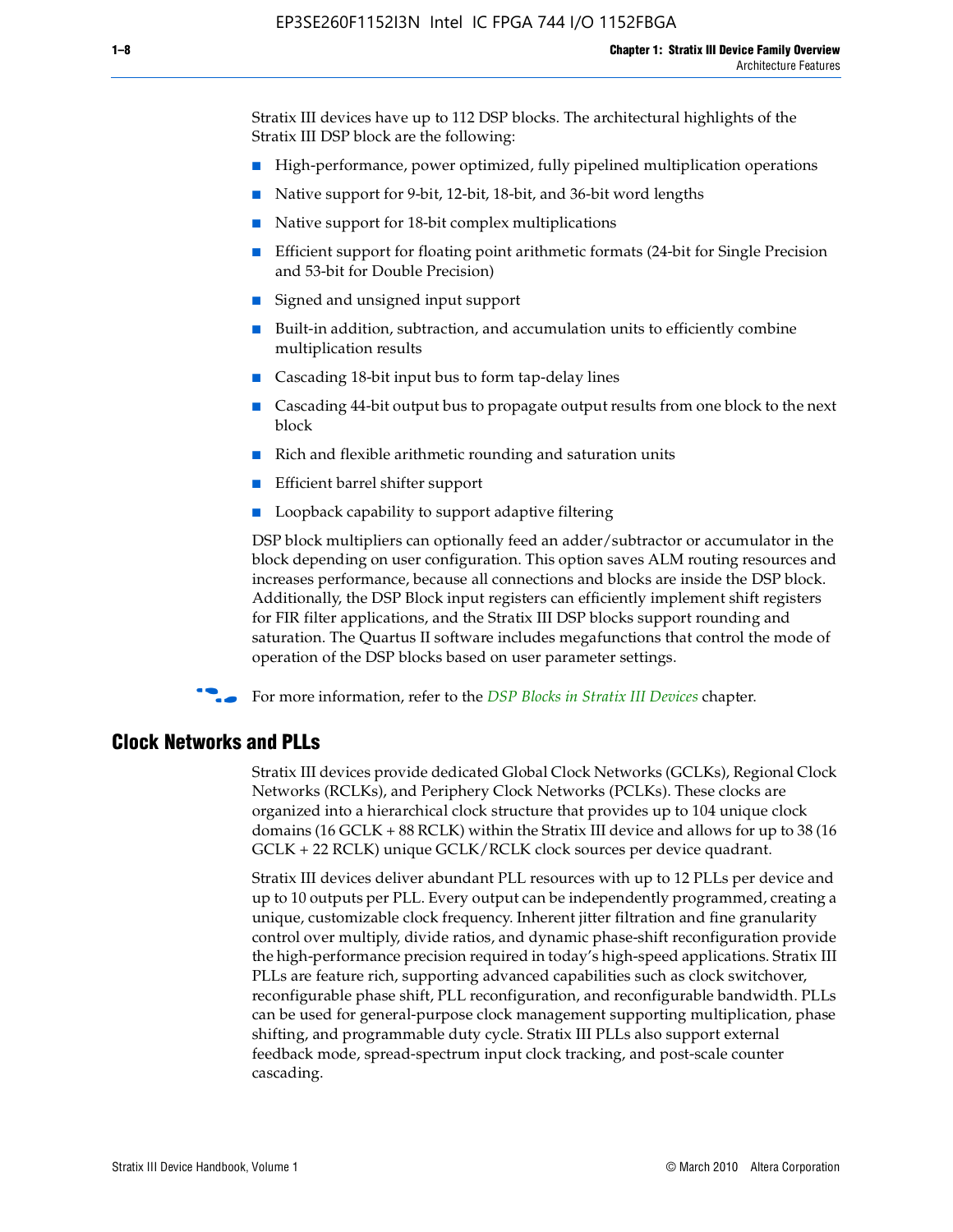f For more information, refer to the *[Clock Networks and PLLs in Stratix III Devices](http://www.altera.com/literature/hb/stx3/stx3_siii51006.pdf)* chapter.

### **I/O Banks and I/O Structure**

Stratix III devices contain up to 24 modular I/O banks, each of which contains 24, 32, 36, 40, or 48 I/Os. This modular bank structure improves pin efficiency and eases device migration. The I/O banks contain circuitry to support external memory interfaces at speeds up to 533 MHz and high-speed differential I/O interfaces meeting up to 1.6 Gbps performance. It also supports high-speed differential inputs and outputs running at speeds up to 800 MHz.

Stratix III devices support a wide range of industry I/O standards, including single-ended, voltage referenced single-ended, and differential I/O standards. The Stratix III I/O supports programmable bus hold, programmable pull-up resistor, programmable slew rate, programmable drive strength, programmable output delay control, and open-drain output. Stratix III devices also support on-chip series  $(R<sub>s</sub>)$  and on-chip parallel  $(R_T)$  termination with auto calibration for single-ended I/O standards and on-chip differential termination  $(R_D)$  for LVDS I/O standards on Left/Right I/O banks. Dynamic OCT is also supported on bi-directional I/O pins in all I/O banks.

**For more information, refer to the** *[Stratix III Device I/O Features](http://www.altera.com/literature/hb/stx3/stx3_siii51007.pdf)* **chapter.** 

# **External Memory Interfaces**

The Stratix III I/O structure has been completely redesigned to provide flexibility and enable high-performance support for existing and emerging external memory standards such as DDR, DDR2, DDR3, QDR II, QDR II+, and RLDRAM II at frequencies of up to 533 MHz.

Packed with features such as dynamic on-chip termination, trace mismatch compensation, read/write leveling, half-rate registers, and 4-to 36-bit programmable DQ group widths, Stratix III I/Os supply the built-in functionality required for rapid and robust implementation of external memory interfaces. Double data-rate support is found on all sides of the Stratix III device. Stratix III devices provide an efficient architecture to quickly and easily fit wide external memory interfaces exactly where you want them.

A self-calibrating soft IP core (ALTMEMPHY), optimized to take advantage of the Stratix III device I/O, along with the Quartus II timing analysis tool (TimeQuest), provide the total solution for the highest reliable frequency of operation across process voltage and temperature.

f For more information about external memory interfaces, refer to the *[External Memory](http://www.altera.com/literature/hb/stx3/stx3_siii51008.pdf)  [Interfaces in Stratix III Devices](http://www.altera.com/literature/hb/stx3/stx3_siii51008.pdf)* chapter.

#### **High-Speed Differential I/O Interfaces with DPA**

Stratix III devices contain dedicated circuitry for supporting differential standards at speeds up to 1.6 Gbps. The high-speed differential I/O circuitry supports the following high-speed I/O interconnect standards and applications: Utopia IV, SPI-4.2, SFI-4, 10 Gigabit Ethernet XSBI, Rapid I/O, and NPSI. Stratix III devices support 2×, 4×, 6×, 7×, 8×, and 10× SERDES modes for high-speed differential I/O interfaces and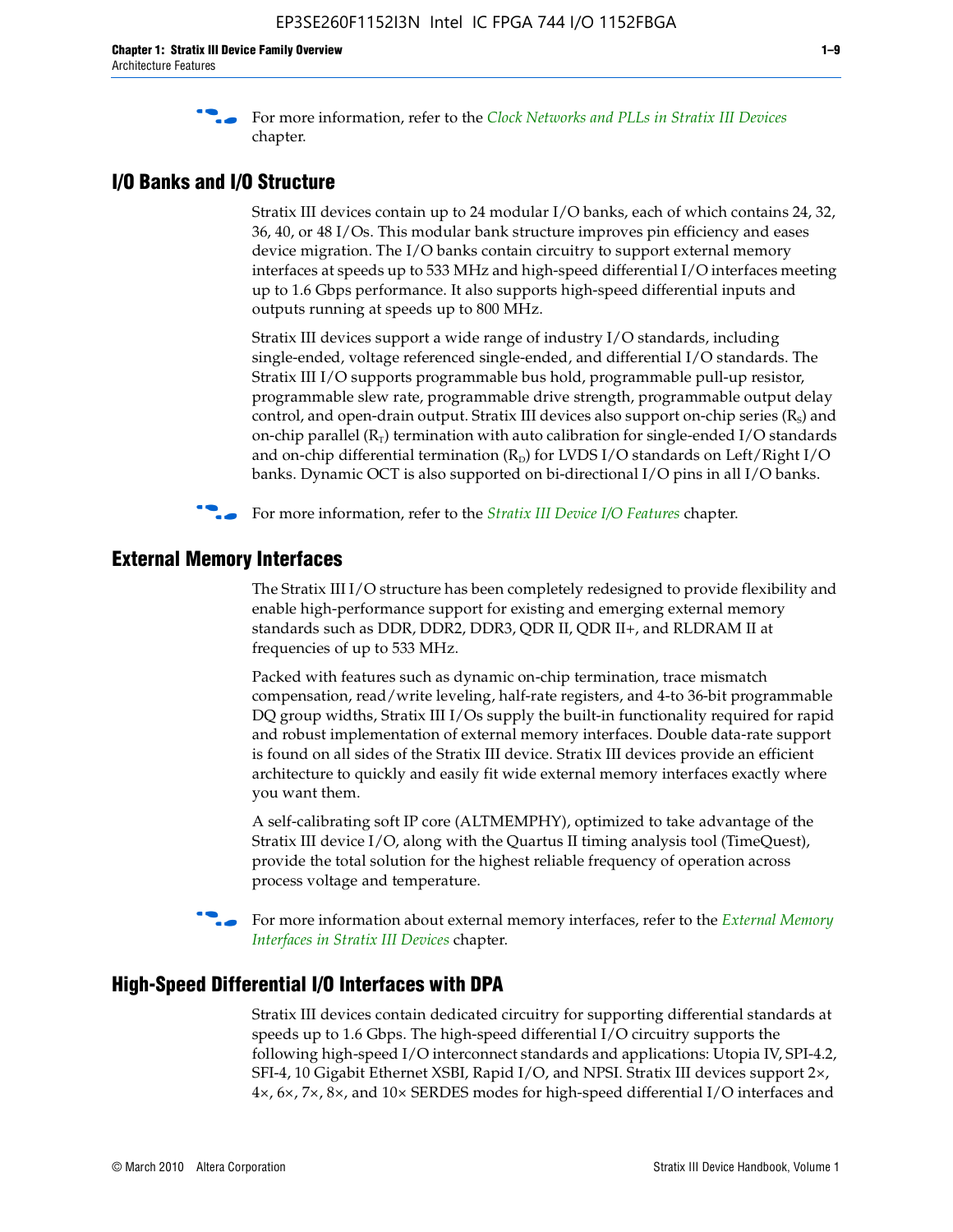4×, 6×, 7×, 8×, and 10× SERDES modes when using the dedicated DPA circuitry. DPA minimizes bit errors, simplifies PCB layout and timing management for high-speed data transfer, and eliminates channel-to-channel and channel-to-clock skew in high-speed data transmission systems. Soft CDR can also be implemented, enabling low-cost 1.6-Gbps clock embedded serial links.

Stratix III devices have the following dedicated circuitry for high-speed differential I/O support:

- Differential I/O buffer
- Transmitter serializer
- Receiver deserializer
- Data realignment
- Dynamic phase aligner (DPA)
- Soft CDR functionality
- Synchronizer (FIFO buffer)
- PLLs

**for more information, refer to the** *High Speed Differential I/O Interfaces with DPA in [Stratix III Devices](http://www.altera.com/literature/hb/stx3/stx3_siii51009.pdf)* chapter.

#### **Hot Socketing and Power-On Reset**

Stratix III devices are hot-socketing compliant. Hot socketing is also known as hot plug-in or hot swap, and power sequencing support without the use of any external devices. Robust on-chip hot-socketing and power-sequencing support ensures proper device operation independent of the power-up sequence. You can insert or remove a Stratix III board in a system during system operation without causing undesirable effects to the running system bus or the board that was inserted into the system.

The hot-socketing feature makes it easier to use Stratix III devices on PCBs that also contain a mixture of 3.3-V, 3.0-V, 2.5-V, 1.8-V, 1.5-V, and 1.2-V devices. With the Stratix III hot socketing feature, you do not need to ensure a specific power-up sequence for each device on the board.

f For more information, refer to the *[Hot Socketing and Power-On Reset in Stratix III](http://www.altera.com/literature/hb/stx3/stx3_siii51010.pdf)  [Device](http://www.altera.com/literature/hb/stx3/stx3_siii51010.pdf)s* chapter.

#### **Configuration**

Stratix III devices are configured using one of the following four configuration schemes:

- Fast passive parallel (FPP)
- Fast active serial (AS)
- Passive serial (PS)
- Joint Test Action Group (JTAG)

All configuration schemes use either an external controller (for example, a  $MAX<sup>®</sup>$  II device or microprocessor), a configuration device, or a download cable.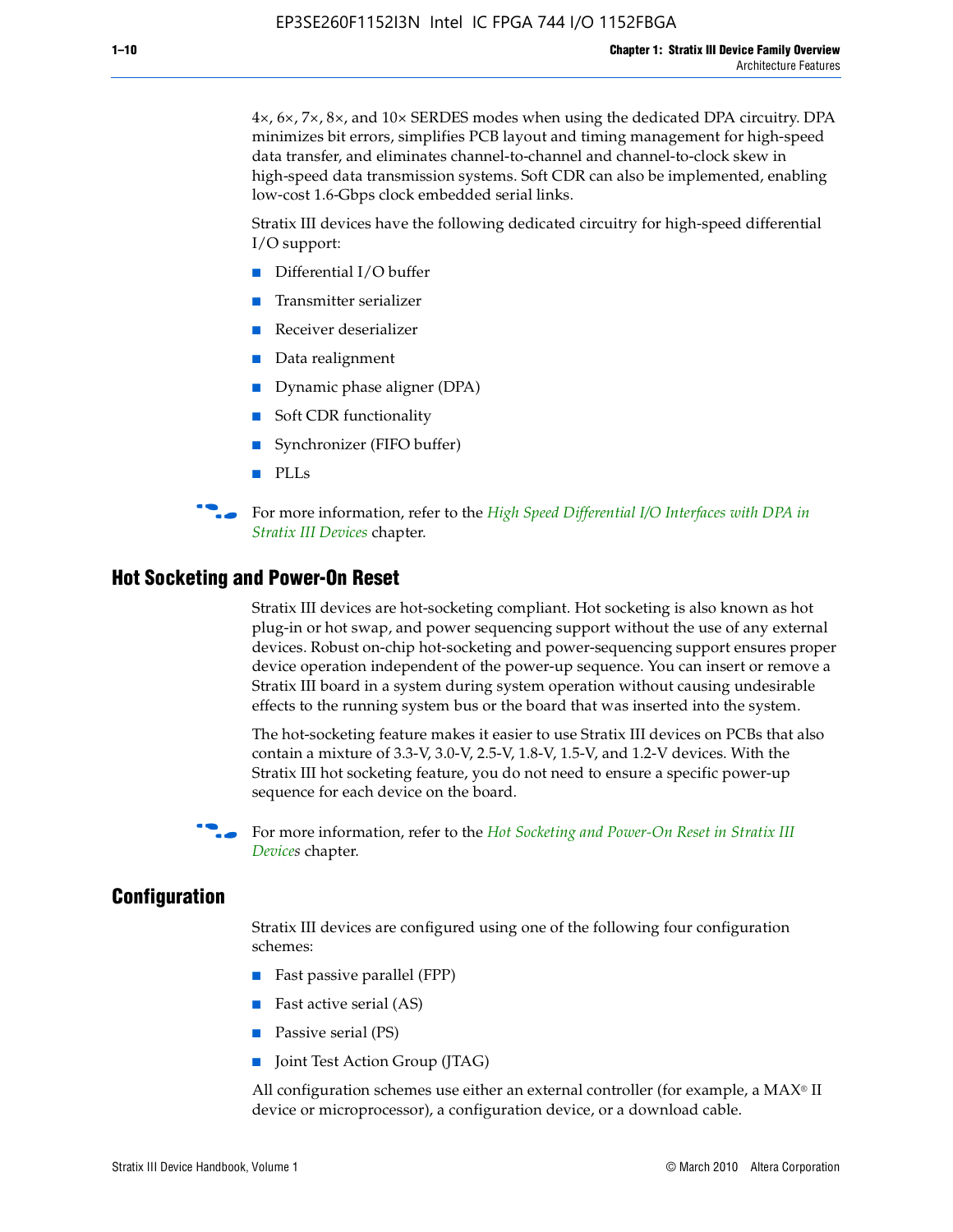Stratix III devices support configuration data decompression, which saves configuration memory space and time. This feature allows you to store compressed configuration data in configuration devices or other memory and transmit this compressed bitstream to Stratix III devices. During configuration, the Stratix III device decompresses the bitstream in real time and programs its SRAM cells.

Stratix III devices support decompression in the FPP when using a MAX II device/microprocessor plus flash, fast AS, and PS configuration schemes. The Stratix III decompression feature is not available in the FPP when using the enhanced configuration device and JTAG configuration schemes.

For more information, refer to the *[Configuring Stratix III Devices](http://www.altera.com/literature/hb/stx3/stx3_siii51011.pdf)* chapter.

## **Remote System Upgrades**

Stratix III devices feature remote system upgrade capability, allowing error-free deployment of system upgrades from a remote location securely and reliably. Soft logic (either the Nios embedded processor or user logic) implemented in a Stratix III device can download a new configuration image from a remote location, store it in configuration memory, and direct the dedicated remote system upgrade circuitry to initiate a reconfiguration cycle. The dedicated circuitry performs error detection during and after the configuration process, and can recover from an error condition by reverting back to a safe configuration image, and provides error status information. This dedicated remote system upgrade circuitry is unique to Stratix series FPGAs and helps to avoid system downtime.



**For more information, refer to the** *[Remote System Upgrades with Stratix III Devices](http://www.altera.com/literature/hb/stx3/stx3_siii51012.pdf)* chapter.

# **IEEE 1149.1 (JTAG) Boundary-Scan Testing**

Stratix III devices support the JTAG IEEE Std. 1149.1 specification. The Boundary-Scan Test (BST) architecture offers the capability to test pin connections without using physical test probes and capture functional data while a device is operating normally. Boundary-scan cells in the Stratix III device can force signals onto pins or capture data from pin or logic array signals. Forced test data is serially shifted into the boundary-scan cells. Captured data is serially shifted out and externally compared to expected results. In addition to BST, you can use the IEEE Std. 1149.1 controller for Stratix III device in-circuit reconfiguration (ICR).

For more information, refer to the *IEEE 1149.1 (JTAG) Boundary Scan Testing in [Stratix III Devices](http://www.altera.com/literature/hb/stx3/stx3_siii51013.pdf)* chapter.

## **Design Security**

Stratix III devices are high-density, high-performance FPGAs with support for 256-bit volatile and non-volatile security keys to protect designs against copying, reverse engineering, and tampering. Stratix III devices have the ability to decrypt a configuration bitstream using the Advanced Encryption Standard (AES) algorithm, an industry standard encryption algorithm that is FIPS-197 certified and requires a 256-bit security key.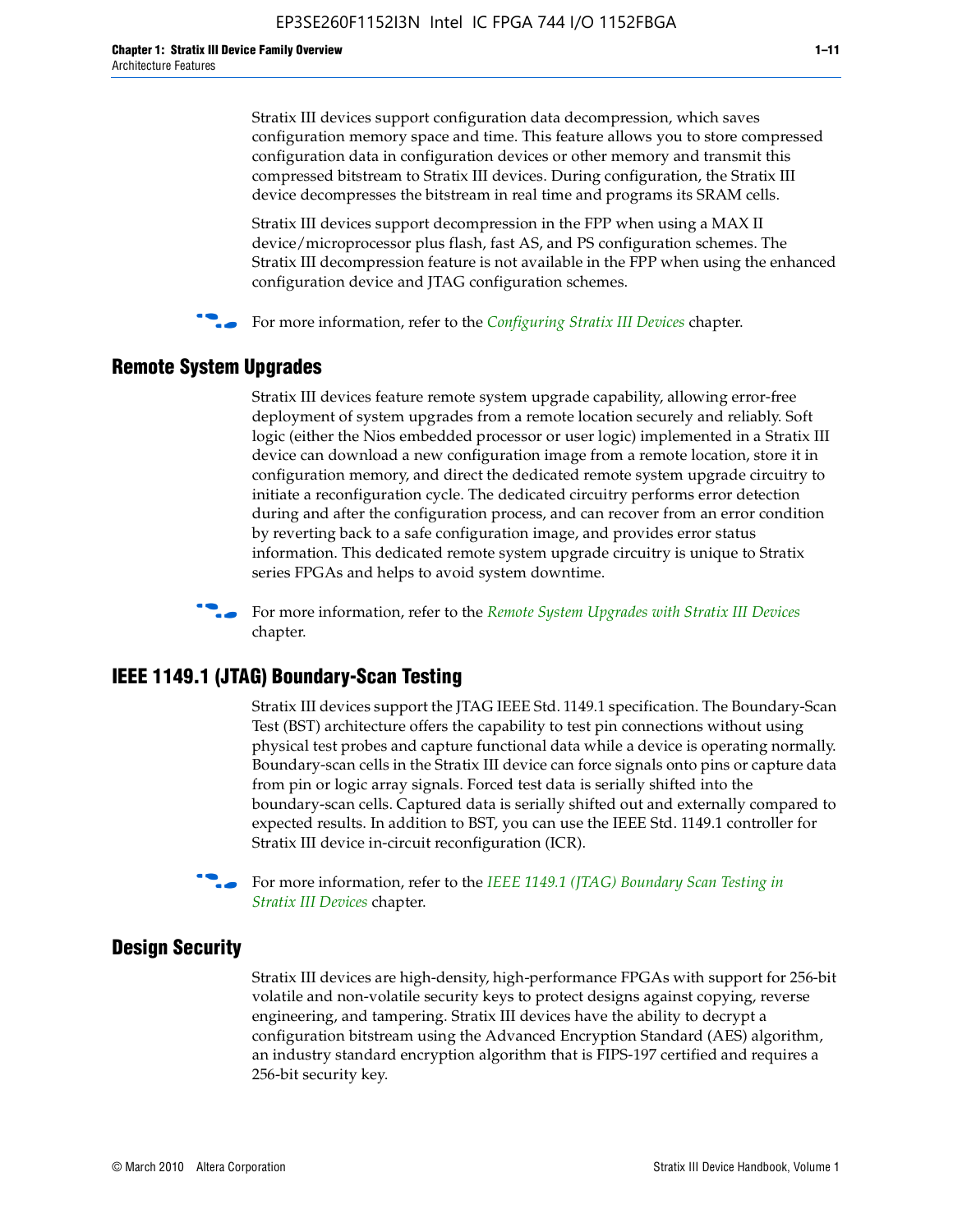The design security feature is available when configuring Stratix III FPGAs using the fast passive parallel (FPP) configuration mode with an external host (such as a MAX II device or microprocessor), or when using fast active serial (AS) or passive serial (PS) configuration schemes.

f For more information about the design security feature, refer to the *[Design Security in](http://www.altera.com/literature/hb/stx3/stx3_siii51014.pdf)  [Stratix III Devices](http://www.altera.com/literature/hb/stx3/stx3_siii51014.pdf)* chapter.

#### **SEU Mitigation**

Stratix III devices have built-in error detection circuitry to detect data corruption due to soft errors in the configuration random-access memory (CRAM) cells. This feature allows all CRAM contents to be read and verified continuously during user mode operation to match a configuration-computed CRC value. The enhanced CRC circuit and frame-based configuration architecture allows detection and location of multiple, single, and adjacent bit errors which, in conjunction with a soft circuit supplied as a reference design, allows don't-care soft errors in the CRAM to be ignored during device operation. This provides a steep decrease in the effective soft error rate, increasing system reliability.

On-chip memory block SEU mitigation is also offered using the ninth bit and a configurable megafunction in the Quartus II software for MLAB and M9K blocks while the M144K memory blocks have built-in error correction code (ECC) circuitry.

For more information about the dedicated error detection circuitry, refer to the *SEU [Mitigation in Stratix III Devices](http://www.altera.com/literature/hb/stx3/stx3_siii51015.pdf)* chapter.

#### **Programmable Power**

Stratix III delivers Programmable Power, the only FPGA with user programmable power options balancing today's power and performance requirements. Stratix III devices utilize the most advanced power-saving techniques, including a variety of process, circuit, and architecture optimizations and innovations. In addition, user controllable power reduction techniques provide an optimal balance of performance and power reduction specific for each design configured into the Stratix III FPGA. The Quartus II software (starting from version 6.1) automatically optimizes designs to meet the performance goals while simultaneously leveraging the programmable power-saving options available in the Stratix III FPGA without the need for any changes to the design flow.

For more information about Programmable Power in Stratix III devices, refer to the following documents:

- *[Programmable Power and Temperature Sensing Diode in Stratix III Devices](http://www.altera.com/literature/hb/stx3/stx3_siii51016.pdf)* chapter
- *[AN 437: Power Optimization in Stratix III FPGAs](http://www.altera.com/literature/an/AN437.pdf)*
- *[Stratix III Programmable Power White Paper](http://www.altera.com/literature/wp/wp-01006.pdf)*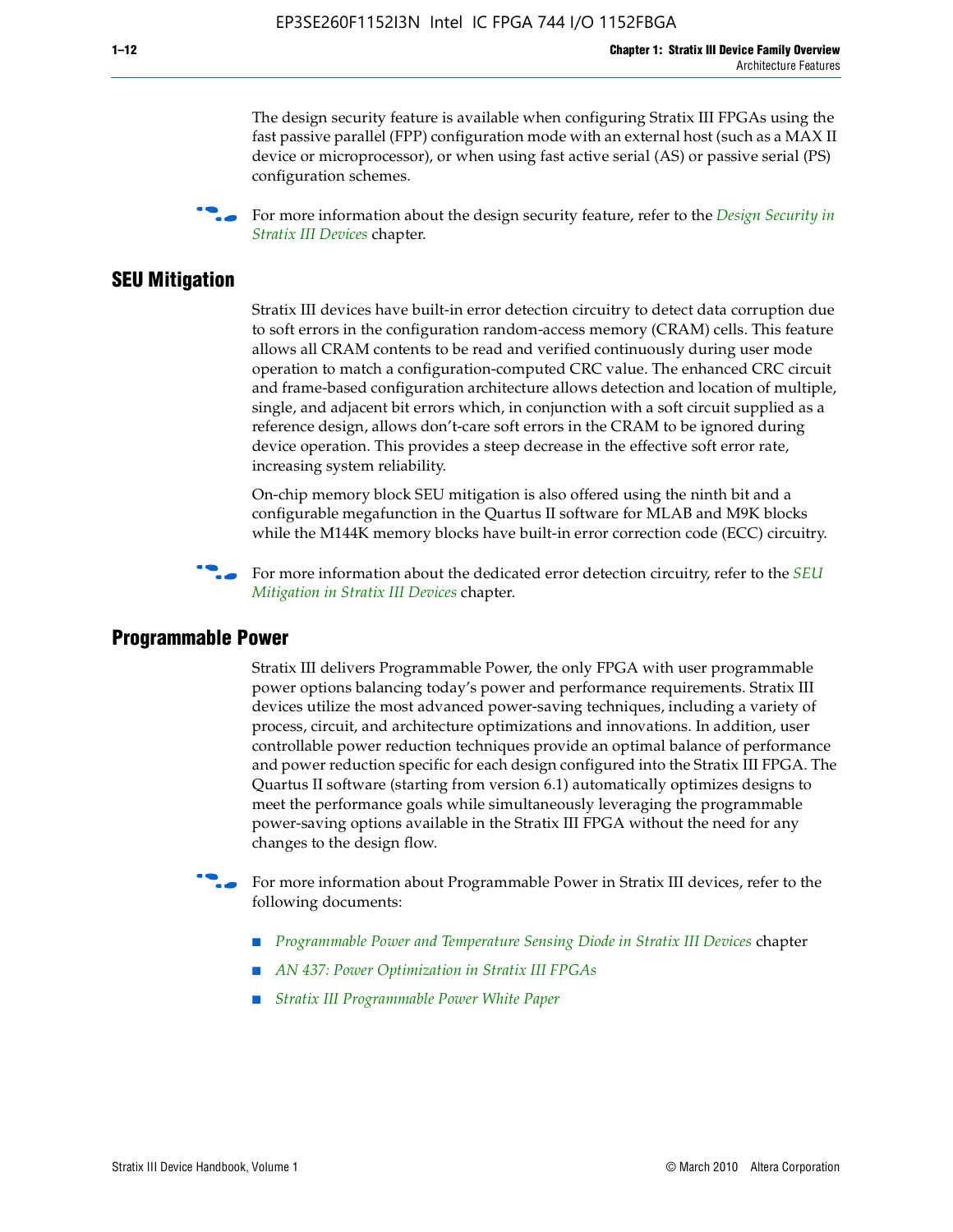# **Signal Integrity**

Stratix III devices simplify the challenge of signal integrity through a number of chip, package, and board level enhancements to enable efficient high-speed data transfer into and out of the device. These enhancements include:

- 8:1:1 user I/O/Gnd/V<sub>cc</sub> ratio to reduce the loop inductance in the package
- Dedicated power supply for each I/O bank, limit of I/Os is 24 to 48 I/Os per bank, to help limit simultaneous switching noise
- Programmable slew-rate support with up to four settings to match desired I/O standard, control noise, and overshoot
- Programmable output-current drive strength support with up to six settings to match desired I/O standard performance
- Programmable output-delay support to control rise/fall times and adjust duty cycle, compensate for skew, and reduce simultaneous switching outputs (SSO) noise
- Dynamic OCT with auto calibration support for series and parallel OCT and differential OCT support for LVDS I/O standard on the left/right banks
- For mor[e](http://www.altera.com/literature/hb/qts/quartusii_handbook.pdf) information about SI support in the Quartus II software, refer to the *[Quartus II Handbook](http://www.altera.com/literature/hb/qts/quartusii_handbook.pdf)*.

For more information about how to use the various configuration, PLL, external memory interfaces, I/O, high-speed differential I/O, power, and JTAG pins, refer to the *[Stratix III Device Family Pin Connection Guidelines](http://www.altera.com/literature/dp/stx3/PCG-01004.pdf)*.

# **Reference and Ordering Information**

The following section describes Stratix III device software support and ordering information.

## **Software Support**

Stratix III devices are supported by the Altera Quartus II design software, version 6.1 and later, which provides a comprehensive environment for system-on-a-programmable-chip (SOPC) design. The Quartus II software includes HDL and schematic design entry, compilation and logic synthesis, full simulation and advanced timing analysis, SignalTap® II logic analyzer, and device configuration.

**For more information about the [Quartus II](http://www.altera.com/literature/hb/qts/quartusii_handbook.pdf) software features, refer to the** *Quartus II* **<b>Fig. 7** *[Handbook](http://www.altera.com/literature/hb/qts/quartusii_handbook.pdf)*.

The Quartus II software supports a variety of operating systems. The specific operating system for the Quartus II software can be obtained from the Quartus II **Readme.txt** file or the *[Operating System Support](http://www.altera.com/support/software/os_support/oss-index.html)* section of the Altera website. It also supports seamless integration with industry-leading EDA tools through the NativeLink® interface.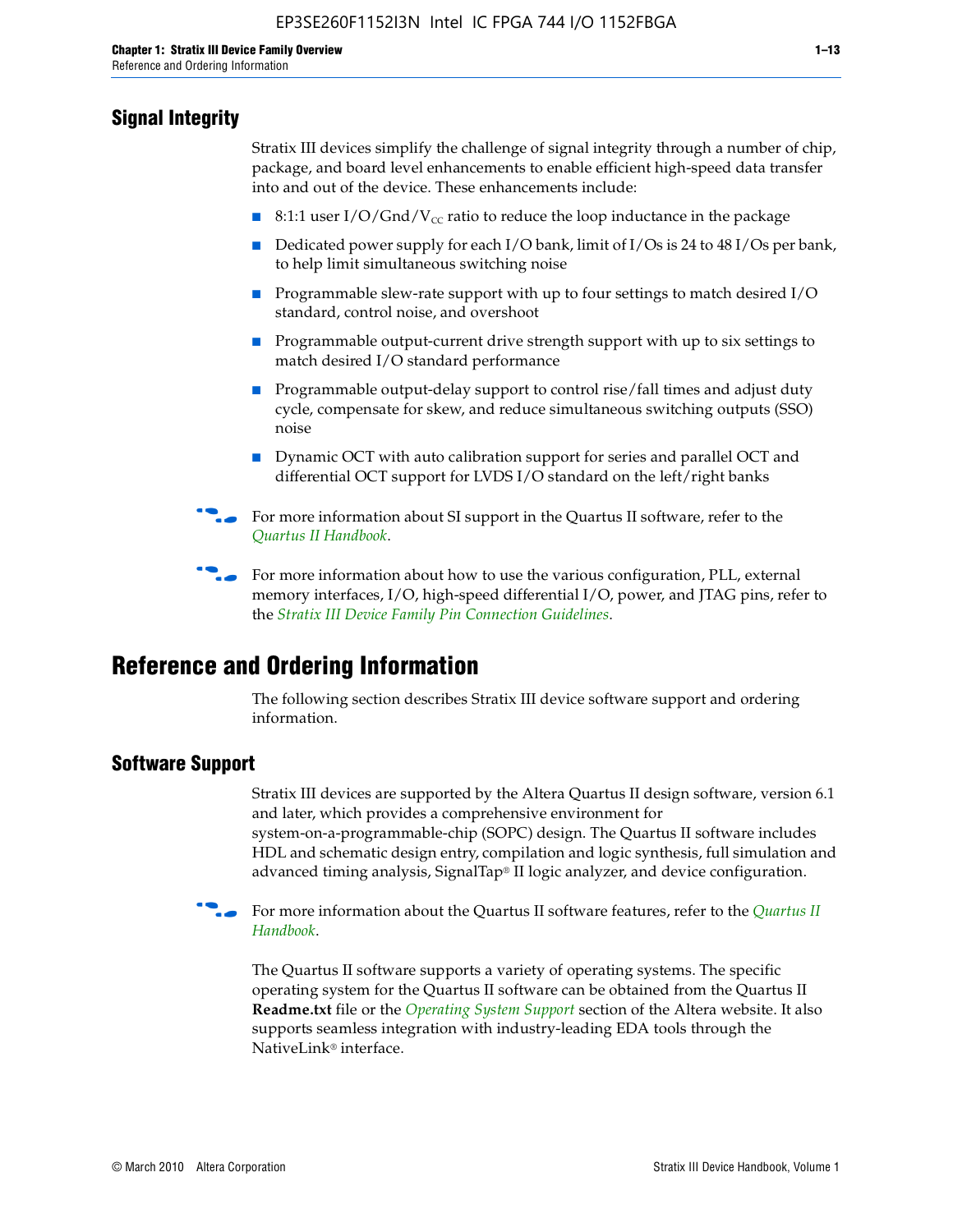# **Ordering Information**

Figure 1–1 shows the ordering codes for Stratix III devices.

For more information about a specific package, refer to the *Stratix III Device Package [Information](http://www.altera.com/literature/hb/stx3/stx3_siii51017.pdf)* chapter.





# **[C](http://www.altera.com/literature/hb/stx3/stx3_siii51012.pdf)hapter Revision History**

Table 1–6 lists the revision history for this chapter.

| <b>Table 1–6.</b> Chapter Revision History (Part 1 of 2) |  |  |  |  |  |
|----------------------------------------------------------|--|--|--|--|--|
|----------------------------------------------------------|--|--|--|--|--|

| <b>Date</b>       | <b>Version</b> | <b>Changes Made</b>                                          |
|-------------------|----------------|--------------------------------------------------------------|
|                   |                | Updated for the Quartus II software version 9.1 SP2 release: |
| <b>March 2010</b> | 1.8            | <b>u</b> Updated Table $1-2$ .                               |
|                   |                | ■ Updated "I/O Banks and I/O Structure" section.             |
| May 2009          | 1.7            | Updated "Software" and "Signal Integrity" sections.          |
|                   |                | Updated "Features" section.                                  |
| February 2009     | 1.6            | <b>u</b> Updated Table $1-1$ .                               |
|                   |                | Removed "Referenced Documents" section.                      |
|                   |                | ■ Updated "Features" section.                                |
| October 2008      | 1.5            | ■ Updated Table 1–1 and Table 1–5.                           |
|                   |                | <b>Updated New Document Format.</b>                          |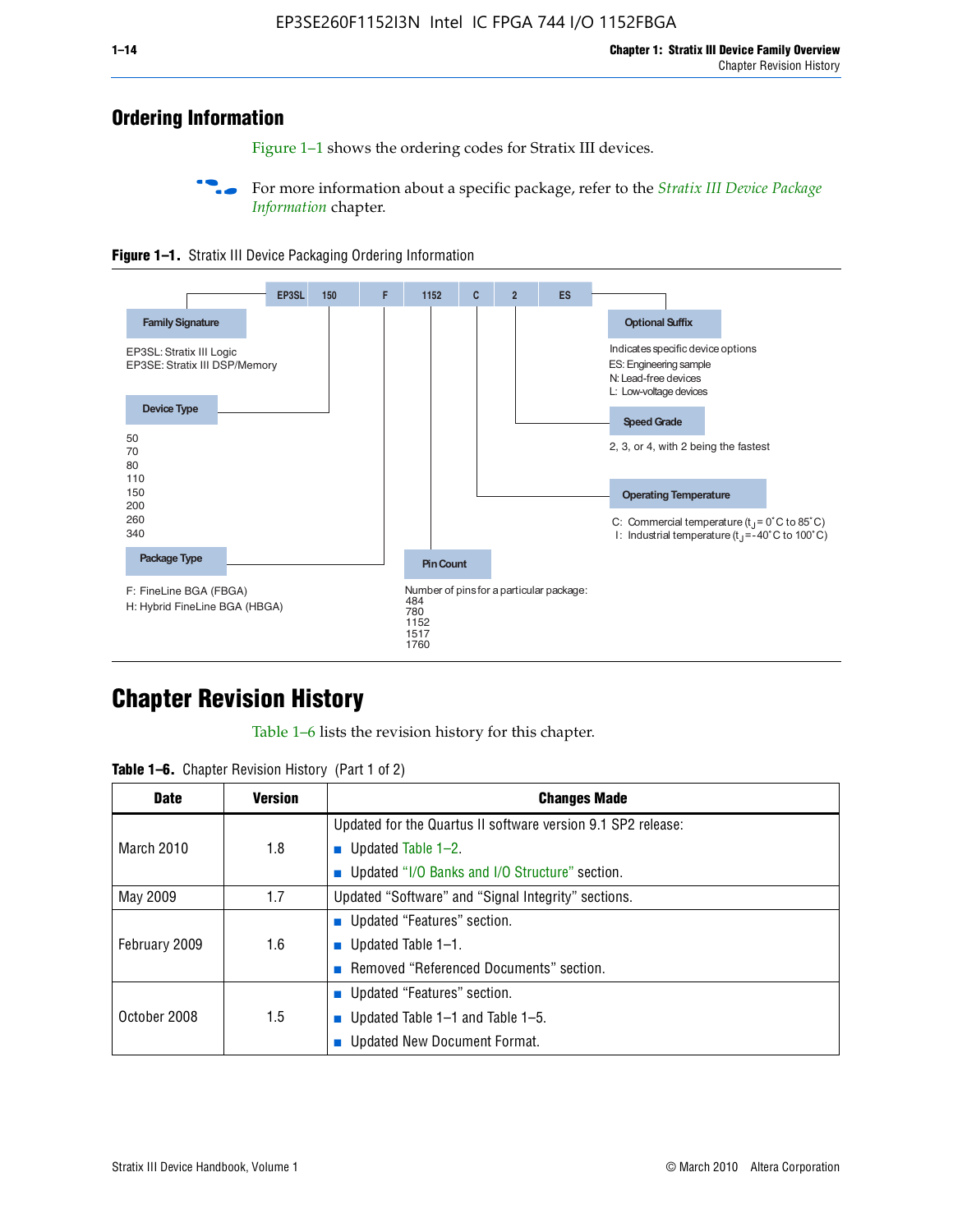#### Table 1–6. Chapter Revision History (Part 2 of 2)

| <b>Date</b>   | <b>Version</b> | <b>Changes Made</b>                                                                             |  |  |  |
|---------------|----------------|-------------------------------------------------------------------------------------------------|--|--|--|
|               |                | <b>Updated "Introduction".</b>                                                                  |  |  |  |
|               |                | ■ Updated Table $1-1$ .                                                                         |  |  |  |
|               | 1.4            | Updated Table 1–2.                                                                              |  |  |  |
| May 2008      |                | Added Table 1-5.<br>ш                                                                           |  |  |  |
|               |                | ■ Updated "Reference and Ordering Information".                                                 |  |  |  |
|               |                | ■ Updated package type information in Figure $1-1$ .                                            |  |  |  |
| November 2007 | 1.3            | ■ Updated Table $1-1$ .                                                                         |  |  |  |
|               |                | $\blacksquare$ Updated Table 1-2.                                                               |  |  |  |
|               |                | ■ Minor typo fixes.                                                                             |  |  |  |
| October 2007  | 1.2            | Added Table 1-4.                                                                                |  |  |  |
|               |                | Added section "Referenced Documents".                                                           |  |  |  |
|               |                | Added live links for references.                                                                |  |  |  |
| May 2007      | 1.1            | Minor formatting changes, fixed PLL numbers and ALM, LE and MLAB bit counts in<br>Table $1-1$ . |  |  |  |
| November 2006 | 1.0            | Initial Release.                                                                                |  |  |  |